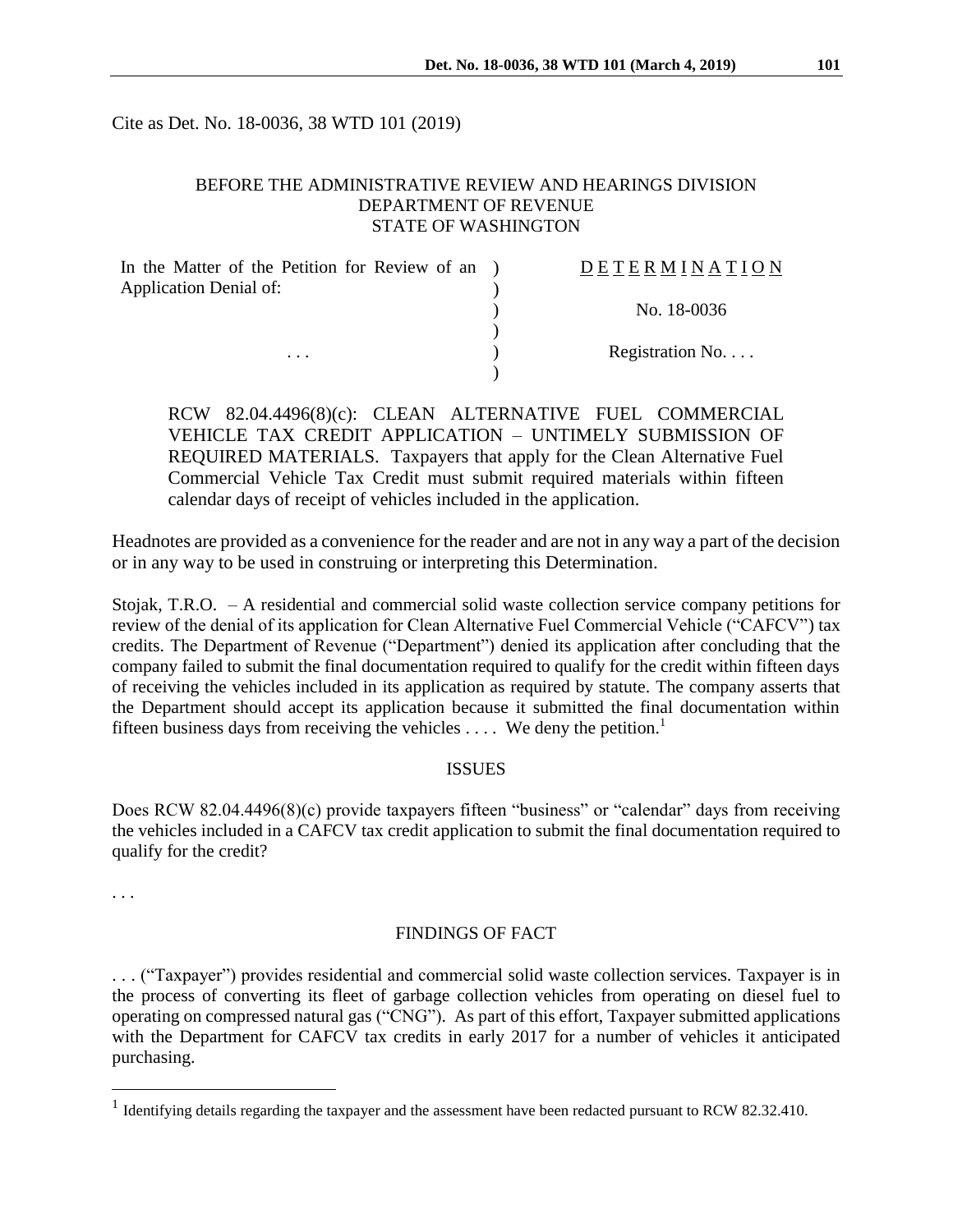The CAFCV tax credit application process includes three distinct steps. There are three different "Parts" to the application that correspond with these three distinct steps. The first step includes submitting specific information and documentation regarding the vehicles for which an applicant seeks to receive the CAFCV tax credit. After the Department receives Part One of a CAFCV tax credit application, it must notify the taxpayer whether any credit remains for the year. Notification from the Department that credit remains available triggers a requirement for the applicant to file Part Two of the application. Part Two includes providing notice of intent to claim the credit and more specific information regarding the vehicle included in the application. Part Three of the application entails submitting final paperwork for the vehicle included in the application upon the vehicle's receipt.

On January 5, 2017, Taxpayer contacted the Department by telephone and reported that it experienced difficulties in submitting Part One of the application. On January 12, 2017, a Department employee sent Taxpayer a secure email that stated the following:

We are advised that you are trying to access the application and cannot due to system issues. We do have all credit currently available for the 2017 year and we will make allowances for the extra time taken to submit your applications, and will not penalize you for delay in submitted applications due to our system issue. $2$ 

On this same date, January 12, 2017, Taxpayer successfully submitted Part One of the CAFCV tax credit application with the Department for eleven different CNG vehicles it anticipated purchasing. Taxpayer indicated a delivery date of the vehicles of January 2, 2017. On January 16, 2017, Taxpayer submitted Part One of the CAFCV tax credit application for nine different CNG vehicles. Taxpayer also reported January 2, 2017, as the date of delivery for the vehicles included in the application. On January 19, 2017, the Department approved Part One of the application submitted by Taxpayer for all twenty of the vehicles included in its January 12 and 16 applications.

On January 25, 2017, Taxpayer submitted Part Two of the CAFCV tax credit application for all of the vehicles included in Part One of the applications previously submitted. Part Two of the application submitted indicated an anticipated delivery date of January 25, 2017, the same day Taxpayer submitted Part Two of the application. On January 26, 2017, the Department approved Part Two of the application submitted.

On February 15, 2017, Taxpayer submitted Part Three of the application. Taxpayer reported January 30, 2017, as the possession date on Part Three of the application submitted. The cost documented on an invoice submitted by Taxpayer with Part Three of the application for one of the vehicles exceeded the cost indicated on the face of the application by \$ . . . . The Department contacted Taxpayer to discuss the discrepancy… Taxpayer explained that the discrepancy related to the incremental difference in cost between a diesel chassis and a CNG chassis. . . . , Taxpayer sent a letter to the Department stating that it intended to forego the \$ . . . price difference and apply for the amount indicated on the application for the relevant vehicle.

. . . [T]he Department denied Part Three of the CAFCV tax credit application submitted by Taxpayer as untimely. The Department's records indicate that one of Taxpayer's employees told the Department . . . that the vehicles included in Taxpayer's application were delivered on January 25, 2017. Taxpayer petitioned for review on April 4, 2017. In its petition, Taxpayer argues that the Department's CAFCV

 $\overline{a}$ 

<sup>&</sup>lt;sup>2</sup> Email from Kathryn Wakeman, Senior Excise Tax Examiner to . . . , Subject: Alternative Fuel Commercial Vehicle Credit system issue, January 12, 2017.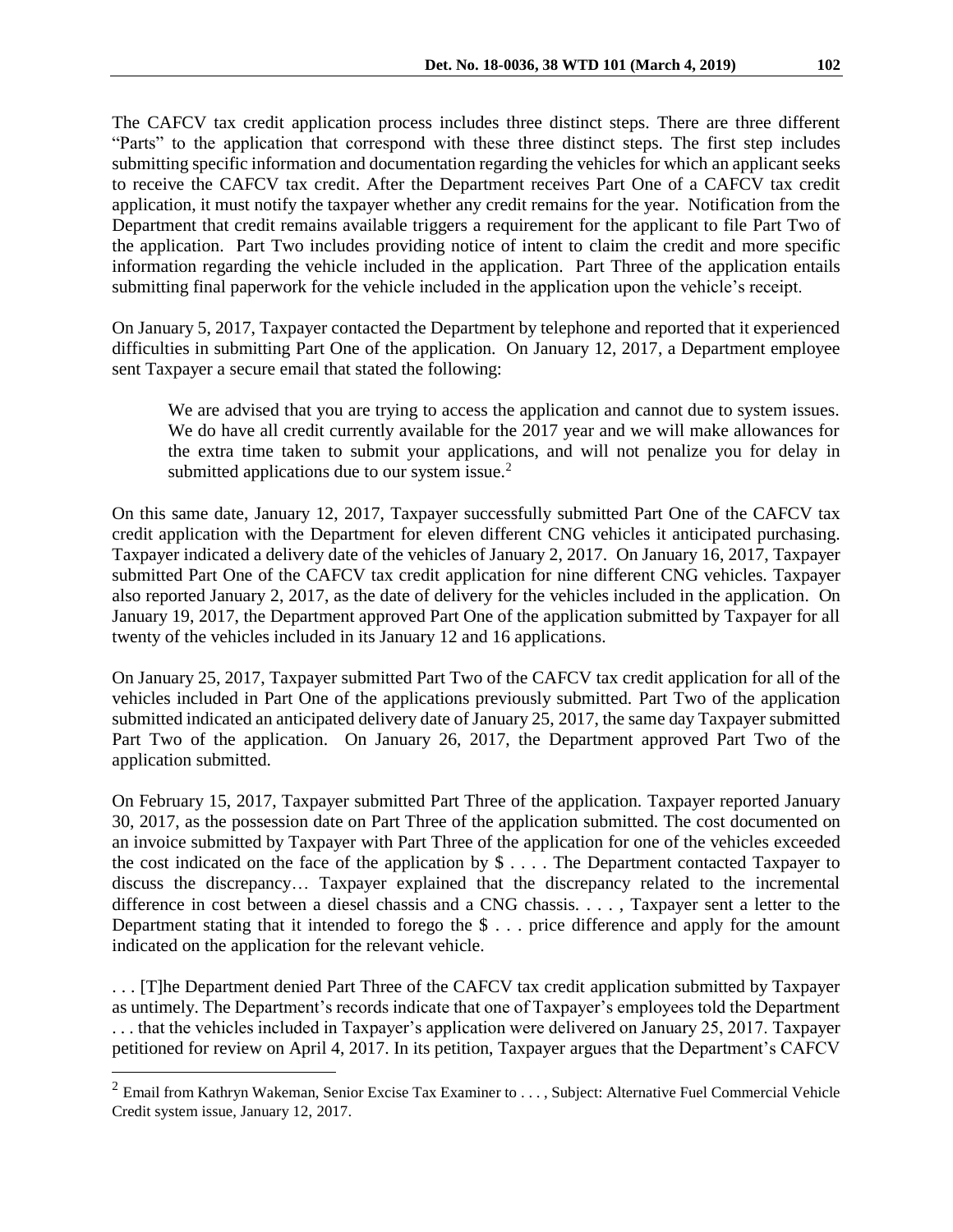tax credit application instructions fail to clarify whether a taxpayer must submit Part Three of the application within fifteen calendar or business days from the date of delivery of the vehicle. Taxpayer argues that it submitted its application within fifteen business days of the vehicle's delivery date, and therefore, its application should be accepted as timely. . . . Taxpayer also bases its position that the Department erred in rejecting its application on the email it received from the Department on January 12, 2017, regarding the technical difficulties it experienced submitting Part One of the application. Taxpayer asserts that the Department's denial of its application runs contrary to the employee's statement in the email that the Department would "make allowances" for extra time taken to submit applications due to its "system issue."

## ANALYSIS

RCW 82.04.4496 provides a B&O tax credit for businesses that purchase clean alternative fuel commercial vehicles or for businesses that pay to retrofit commercial vehicles to mainly run on clean alternative fuel. RCW 82.04.4496(3) limits the credit to "two hundred fifty thousand dollars or twentyfive vehicles per person per calendar year." RCW 82.04.4496(5) limits the total annual statewide credit available to all taxpayers to six million dollars and provides that the credits "are available on a firstin-time basis."

RCW 82.04.4496(8) establishes three distinct steps that taxpayers seeking the CAFCV tax credit must follow in order to receive the credit. Each step entails a deadline for providing the Department with specific documentation and information pertaining to the vehicles for which a taxpayer seeks the credit. At issue here is the third statutory required step which requires taxpayer to provide "final documentation within fifteen days of receipt" of the vehicles:

(8) To claim a credit under this section, the person applying *must*:

. . .

(c) Provide final documentation *within fifteen days of receipt of the vehicle*, including:

(i) A copy of the final invoice for the vehicle;

(ii) A copy of the factory build sheet or equivalent documentation;

(iii) The vehicle identification number of the vehicle;

(iv) The incremental cost of the alternative fuel system;

(v) Attestations signed by both the seller and purchaser of the vehicle attesting that the incremental cost of the alternative fuel system includes only the costs necessary for the vehicle to run on alternative fuel and no other vehicle options, equipment, or costs; and

(vi) Any other information deemed necessary by the department to support administration or reporting of the program.

RCW 82.04.4496(8)(c) (emphasis added).

RCW 82.04.4496(10) states that "[i]f a person fails to supply the information as required in subsection (8) of this section, the department *must* deny the application." (Emphasis added).

. . .

[When it submitted Part Three of the CAFCV application on February 15, 2017, Taxpayer reported receipt of the vehicles on January 30, 2017, which was sixteen calendar days earlier.] Taxpayer argues that it timely submitted Part Three of its CAFCV tax credit application because it submitted Part Three within fifteen business days from the delivery date of the vehicles included in its credit application.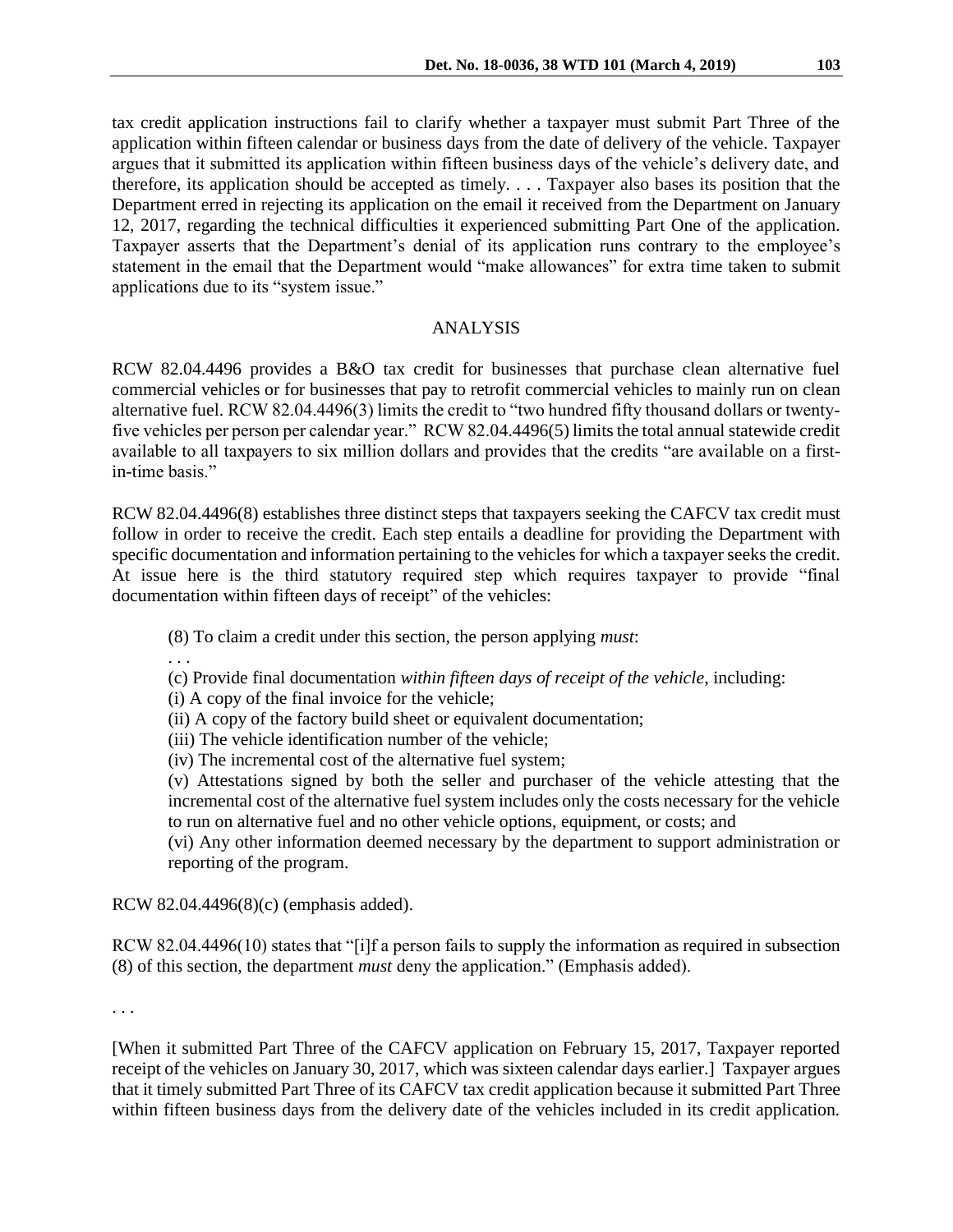To support this argument, Taxpayer highlights the fact that the CAFCV tax credit application instructions fail to clarify whether taxpayers must submit Part Three of the application within fifteen calendar days or business days from the date of delivery of the relevant vehicles.

[The plain language of RCW 82.04.4496 mandates that we reject Taxpayer's position.] A review of Title 82 of the Washington Statutes indicates that in instances where the legislature intended to peg a deadline to the passing of business days as opposed to calendar days, it expressly stated this intent. *See e.g.* RCW 82.38.160 (stating that a fuel distributor must remit fuel tax owed on a fuel purchase to a fuel supplier no later than within seven business days); RCW 82.42.220 (stating that the department [of licensing] must pay interest on aircraft fuel tax refunds issued more than thirty state business days after the receipt of claim is properly claimed and filed); and RCW 82.26.220(3) (stating that the license suspension for a tobacco products distributor's or retailer's first offense must be for a period of not less than thirty consecutive business days). Here, we infer from the legislature's omission of the word "business" in front of "days" in RCW 82.04.4496 that it intended the ordinary meaning of "days" to apply as opposed to business days.<sup>3</sup> ...

Taxpayer does not dispute that it failed to submit Part Three of the CAFCV tax credit application within fifteen calendar days from the date it received the vehicles included in its application. The plain language of RCW 82.04.4496 states that the consequence of this failure is the denial of Taxpayer's application. RCW 82.04.4496(8)(c) states that in order to the claim the CAFCV tax credit, applicants *"must"* provide final documentation within fifteen days of receipt of the relevant vehicles. RCW 82.04.4496(11) states that the Department *must deny* an application if the applicant fails to provide the information *"as required* in subsection (8)." (Emphasis added). Pursuant to these provisions, the Department is without discretion, and must deny a taxpayer's application if the taxpayer fails to submit the information required by subsection (8) within the statutory timeline for doing so.

. . .

 $\overline{a}$ 

Finally, we address Taxpayer's position regarding the Department's January 12, 2017, email that it received after unsuccessfully attempting to submit Part One of the CAFCV tax credit application. Although this email stated that the Department would "make allowances for the extra time taken to submit" the CAFCV tax credit application, it further stated that it would not penalize Taxpayer for a "delay in submitting applications *due to* our system issue." Ultimately, Taxpayer successfully submitted, and the Department accepted, Part One of Taxpayer's CAFCV tax credit application. Accordingly, the Department did not penalize Taxpayer for the delay in submitting its application due to the Department's system issue. The Department based its ultimate denial of Taxpayer's application on its failure to timely submit the final documentation required by RCW 82.04.4496(9)(d). The Department resolved the system issues that hindered Taxpayer's efforts to submit Part One of its

<sup>3</sup> [This plain language interpretation of the meaning of "days" is supported by *Christensen v. Ellsworth*, 162 Wn.2d 365, 373, 173 P.3d 228 (2007), which, in its analysis of the 3-day notice provision in RCW 59.12, noted:

The statute does not specify whether "day" means a business day, court day, or calendar day. There are no time calculation provisions in chapter 59.12 RCW. The ordinary meaning of "day" is a 24 hour period beginning at midnight. *See* Webster's Third New International Dictionary 578 (2002) (defining "day" as a "CIVIL DAY [ ] *among most modern nations:* the mean solar day of 24 hours beginning at mean midnight"); *id.* at 316 (defining "calendar day" as "a civil day: the time from midnight to midnight"); *see also* [74](https://1.next.westlaw.com/Link/Document/FullText?findType=Y&serNum=0281515280&pubNum=0113743&originatingDoc=I2ac75abfa42711dc9876f446780b7bdc&refType=TS&originationContext=document&transitionType=DocumentItem&contextData=(sc.Search))  Am.Jur.2d *Time* [§ 10 \(2001\)](https://1.next.westlaw.com/Link/Document/FullText?findType=Y&serNum=0281515280&pubNum=0113743&originatingDoc=I2ac75abfa42711dc9876f446780b7bdc&refType=TS&originationContext=document&transitionType=DocumentItem&contextData=(sc.Search)) ("[a] 'day' generally means a calendar day"). Using the ordinary meaning of day, weekends and holidays would be included in the calculation of the three day notice period.]